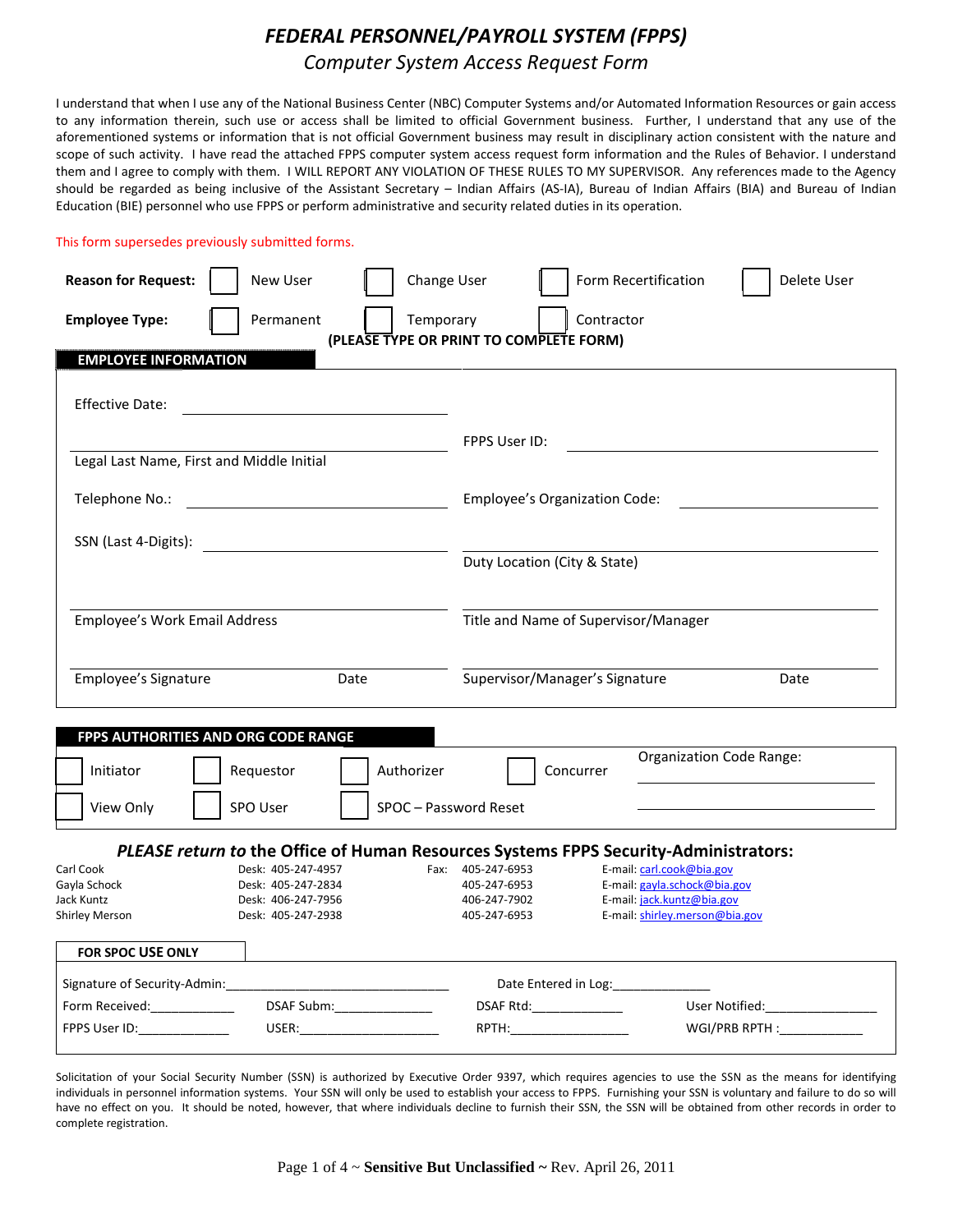# **FPPS COMPUTER SYSTEM ACCESS REQUEST FORM INFORMATION:** (DO NOT SUBMIT WITH FORM - RETAIN WITH YOUR RECORDS)

# **FPPS Authorities/Roles:**

Initiator (INI): A requesting office user who can create/initiate SF-52 transactions. An initiator has no signature authority.

Requestor (REQ): A requesting office user who can create/initiate SF-52 transactions and has a requester signature authority.

Authorizer (AUT): A requesting office user who has SF-52 authorizer signature authority. This approval signature is required on all actions.

Concurrer (CON): A user who has SF-52 concurrence signature authority. This access is usually a budget person.

View Only (VWR): Has viewer capability only. This command is automatically granted with other FPPS roles.

SPO (SPO) User: A servicing personnel office user.

Security Point of Contact (SPOC)-Password Reset: A limited number of Human Resources employees who reset passwords for a group of FPPS users.

Org Code Range: List the entire range of organizational codes the employee needs to be able to access.

# **System Access Revocation:**

Password expiration: If a new user is created and never signs on, they will be revoked after 90 days.

User Inactivity: If a user was active at some date and then is inactive for more than 80 days, they will be revoked.

Invalid Attempts: A user will be revoked after 3 invalid password attempts.

Security-Admin Revocation: A user will be revoked for unauthorized use or disclosure or failure to comply with policy or other Agency requirements. Supervisors or higher level authorities can also request users accesses be revoked. Unauthorized use may subject violators to criminal, civil, and/or disciplinary action.

All users who lapse into a revoked status for 6 months or more will be required to submit a new FPPS Computer System Access Request Form.

# **System Access Removals:**

The removal of a user's access to the NBC mainframe system and FPPS is based on a person's departure from Agency for any reason, non-use of accesses, transfers within the Bureau to other Regions or ELO, changes in duties or requests by proper authority to have a user's accesses removed. Access removals may also include departure due to resignation, death, retirement or medical leave of absence. To assist in ensuring terminations are processed timely, the Security-Admin will pull bi-weekly separation reports.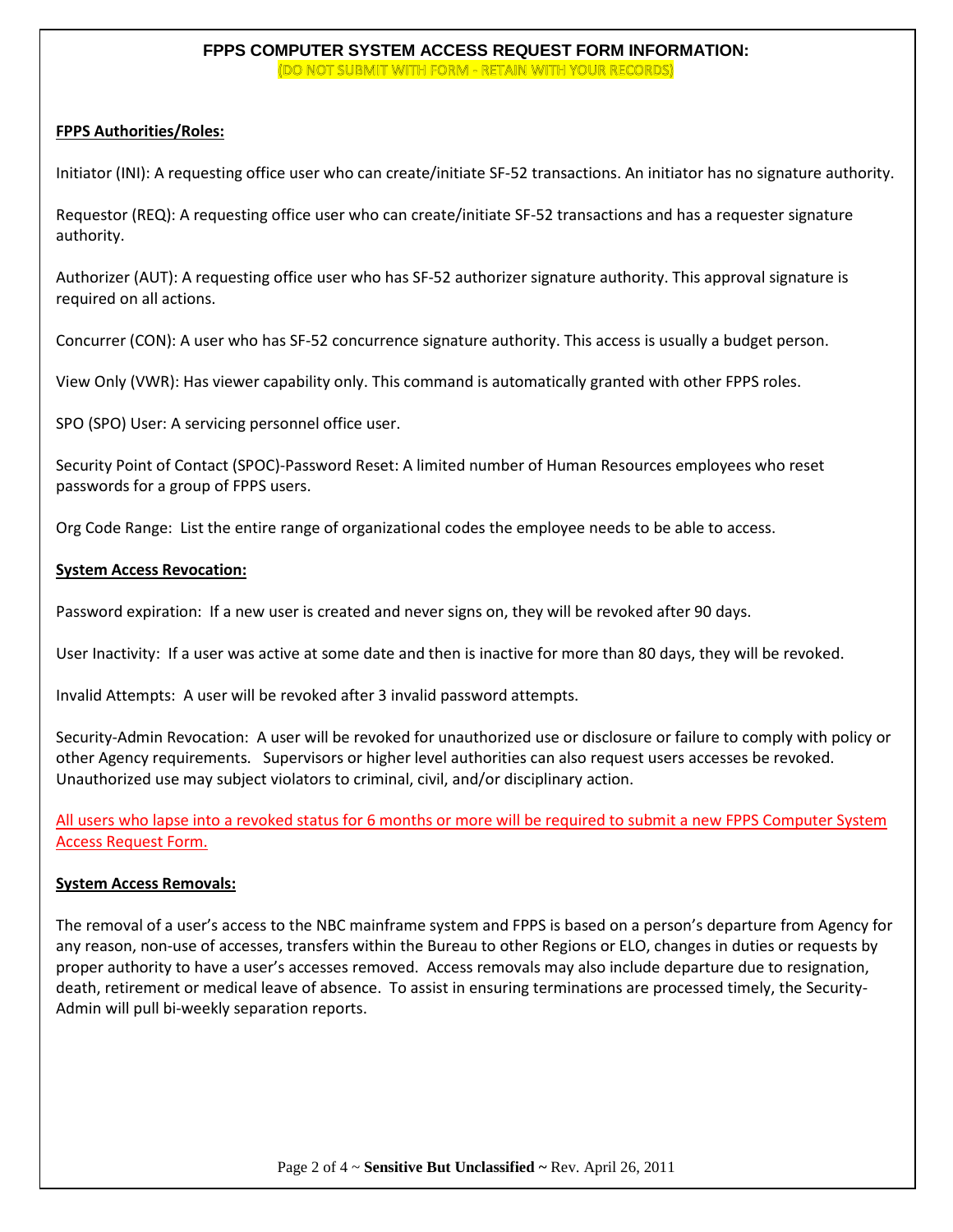# **RULES OF BEHAVIOR FOR USERS OF COMPUTER SYSTEMS AND APPLICATIONS HOSTED AND MANAGED BY THE DEPARTMENT OF THE INTERIOR, NATIONAL BUSINESS CENTER** (DO NOT SUBMIT WITH FORM - RETAIN ROB WITH YOUR RECORDS)

The following Rules of Behavior (ROB) apply to all users of FPPS and must be reviewed by all users before granting them access to the Federal Personnel Payroll System (FPPS).

#### **1. User Identification:**

- o A unique User ID is required for each individual FPPS user. User IDs must never be shared between users.
- o User IDs possess privileges that are tailored to the duties of the individual user's job and to the individual user's level of "need-to-know." Each change in access must be made in writing using the attached form and approved by the user's supervisor. Completed forms are forwarded to the Office of Human Resources Systems Security-Admin personnel (see attached form).
- o If duties or job requirements change, accesses no longer needed must be removed and new accesses must be requested. Supervisors are responsible for notifying the Security-Admin personnel whenever such changes occur so that the user's accesses can be changed to suit the new duty or job requirements.
- o When employment terminates, for any reason, a user's access must be terminated. Supervisors are responsible for notifying the Security-Admin personnel whenever a user leaves the organization, so that the user's access authorities can be removed. Under no circumstances may the logon account of a terminated user be given to another individual.

#### **2. Passwords:**

- o Passwords are considered private and confidential. Users are prohibited from sharing their FPPS password(s). Attempting to enter an incorrect password three times will result in your user access being revoked. If you receive a message stating that you have been revoked, contact one of the SPOCs.
- o To minimize the risk of having the system compromised as a result of poor password selection; users are responsible for selecting passwords that are difficult to guess. FPPS users must follow these password guidelines:
	- Passwords must be eight characters exactly no more, no less.
	- Passwords must begin and end with an alpha-character.
	- Passwords must contain at least one numeric character in positions 2 through 7.
	- New (changed) passwords may not be revisions of an old password. Reuse of the same password with a different prefix or suffix is not permitted.
	- Dictionary words, derivatives of User IDs, and common character sequences may not be used.
	- Personal details such as a spouse's name, license plates, social security numbers and birthdays should not be used unless accompanied by additional unrelated characters.
	- **Proper names, geographical locations, common acronyms, and slang should not be used.**
	- **IF exposed or compromised, passwords must be changed immediately.**

#### **3. General User Responsibilities**

- o Users are responsible for using NBC-managed computer systems and associated data for business purposes only.
- o Users of NBC-managed systems and applications may not access, or attempt to access, data for which they are not authorized.
- o Users are responsible for protecting the confidentiality of data associated with the NBC-managed system or application to which they have been granted access, based on the sensitivity of the data. Such data may not be given to unauthorized persons.
- o Users should report suspected or actual security violations to their supervisor or Security-Admin/SPOC, and where appropriate, to the application security administrator.
- o Casual browsing of sensitive or Privacy Act FPPS information, such as personnel data, is prohibited. FPPS users should only access FPPS data when there is an official business reason.
- o Users are accountable for all actions associated with the use of their assigned user ID and may be held responsible for unauthorized actions found to be intentional, malicious, or negligent. Each user must protect his/her user ID by never allowing another person to use or share his/her logon session. Because the logon session is directly associated with an individual user ID, the user is personally accountable for all actions performed with the user ID.